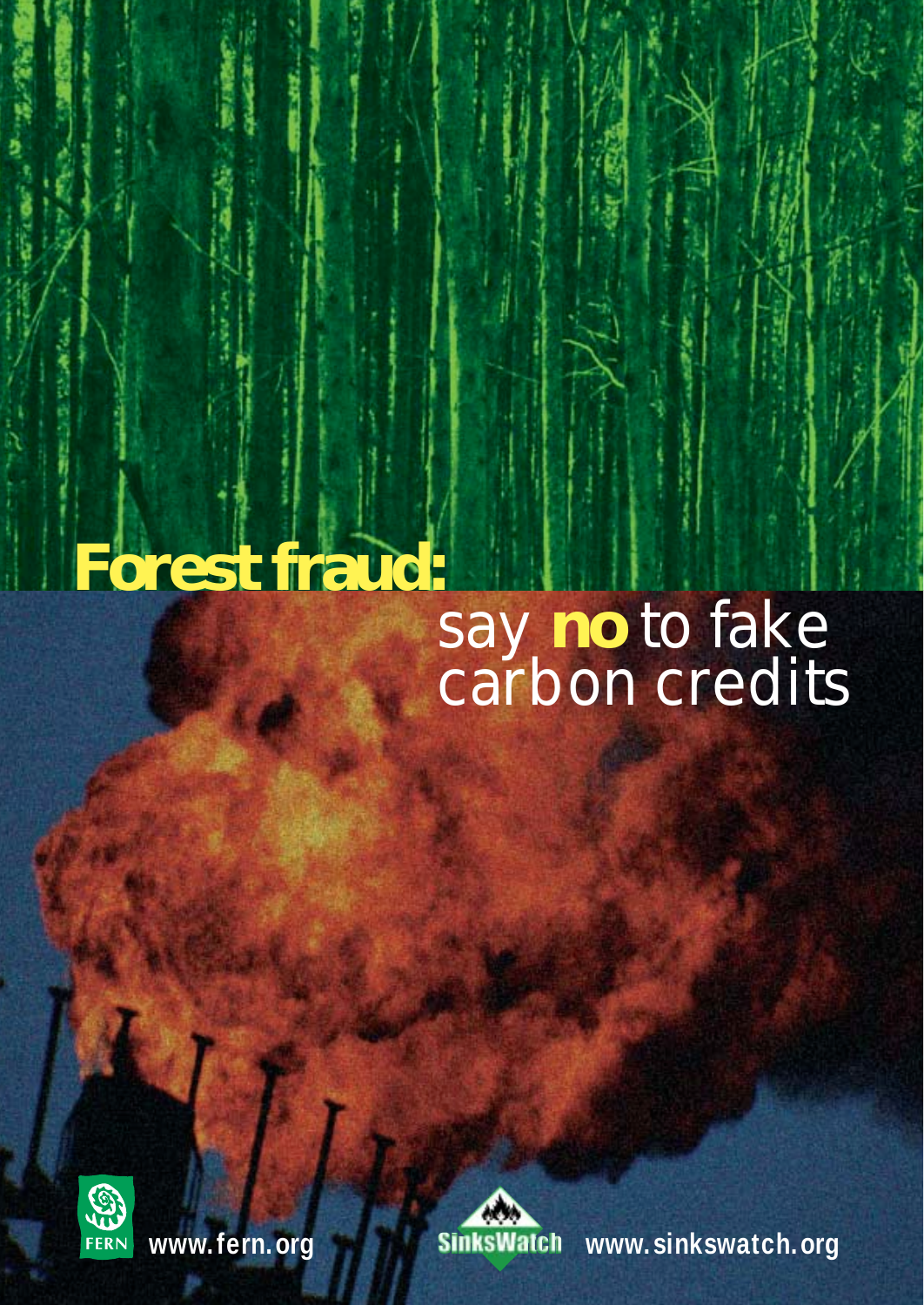# **Ten facts about carbon sinks**

**1. Carbon in trees is not equivalent to carbon in fossil fuels:** Tree-stored carbon is easily released into the atmosphere through fire, natural decay and timber harvesting. Carbon in fossil fuels is locked away and only released through human intervention. Carbon credits that equate the two are based on a false premise.

**2. One-way road:** Trees provide temporary carbon storage as part of the normal cycle of carbon exchange between forests and the atmosphere. The release of carbon from fossil fuels is permanent and, over relevant timescales, will accelerate climate change by increasing the active carbon pool and destabilising carbon flows.

**3. Fake credit:** Carbon sink credits in the Kyoto Protocol use *temporary* tree plantations to justify *permanent* releases of fossil-stored carbon into the atmosphere. Carbon sink credits are fake credits for the climate.

**4. Footprint chaos:** Carbon sink credits increase the ecological debt of the North. The more fossil fuel a Northern country uses, the more land it is entitled to use to 'offset' its emissions. This is unfair and undermines global efforts towards sustainable development.

**5. Subsidies for mega-plantations:** The Kyoto Protocol stands to provide a new subsidy for the plantations industry. Documented evidence shows how large-scale plantations have negative impacts on forests and forest peoples. Kyoto includes no meaningful safeguards to rule out large-scale monoculture tree plantations from receiving carbon credits.

**6. Communities suffer twice:** First, climate change affects the livelihoods of forest peoples and rural communities through increased droughts, floods, forest fires and deforestation. Second, carbon sink credits promote the expansion of large-scale tree plantations, which indigenous peoples and forestdependent communities are opposing in many parts of the world.

**7. Arming a time bomb:** Avoiding climate change requires drastic reductions of greenhouse gas emissions from fossil fuels, but carbon sink projects do nothing to help solve this problem; in fact they mask the real crisis. This is sentencing future generations to live with fewer choices and worse conditions.

**8. Forest fraud:** Forests play a vital role in storing carbon and buffering extreme weather events. But linking forest restoration with carbon credits is a dead-end for forest peoples as well as for the climate. Halting the forest crisis requires action against the underlying causes of deforestation, *not* a bigger active carbon pool and more monoculture tree plantations.

**9. Blind guess:** Measuring carbon pools is fraught with uncertainties. Scientists have found that estimates of the carbon balance in Canadian forests could vary by 1000 per cent if seemingly small factors, such as increased levels of atmospheric  $\mathrm{CO}_2$ , are taken into account.

**10. Phony climate fix:** Real and lasting solutions to the forest crisis and the climate crisis lie in providing incentives for forest-dependent communities and indigenous peoples to restore their forests and practice sustainable forest management. Small-scale pilot projects are already showing positive results, while large-scale carbon sink projects are attracting criticism and protest.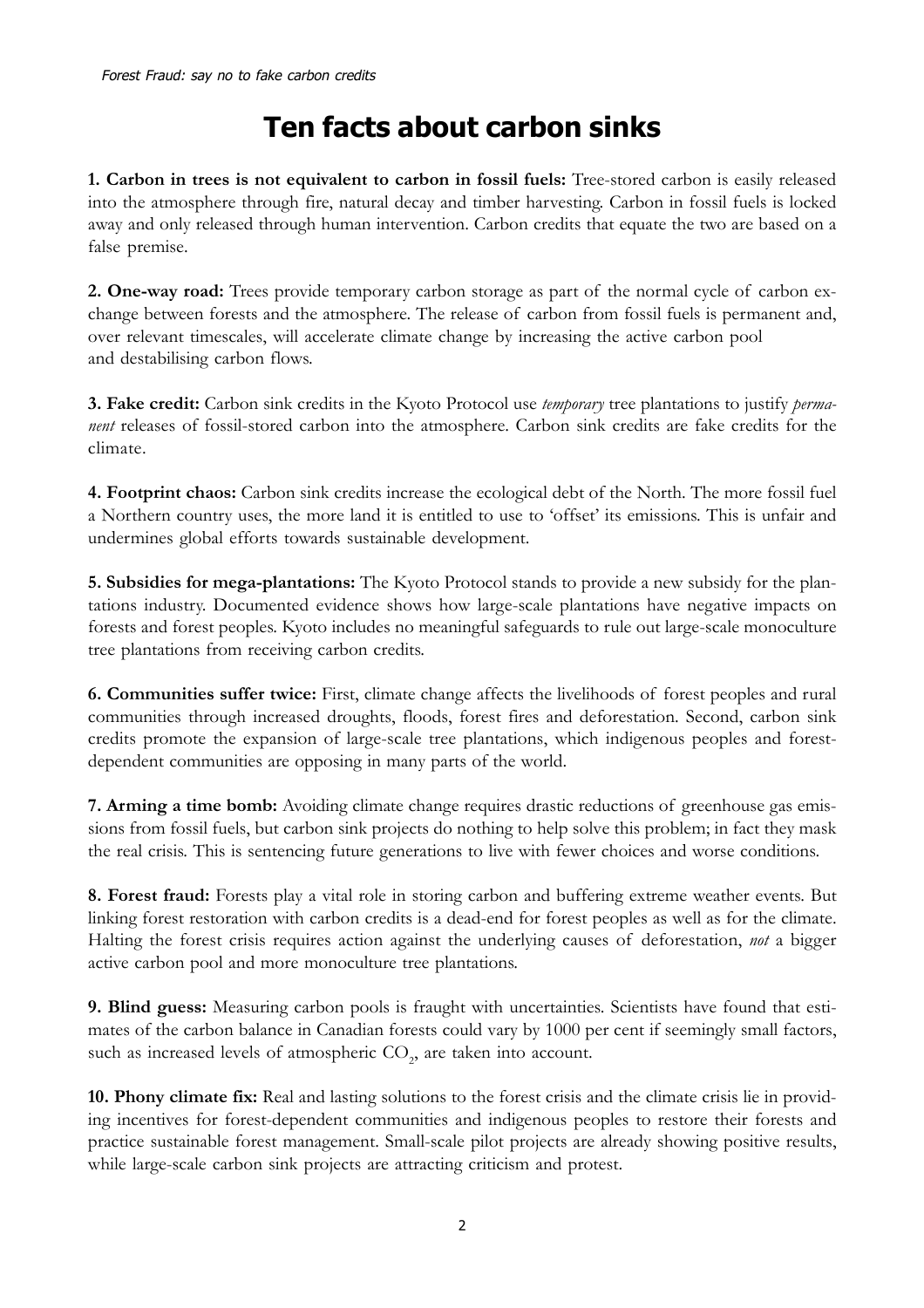"The current state of knowledge regarding carbon sources and sinks cannot determine the levels and flows of carbon with sufficient accuracy to form the basis for the Protocol and any viable trading scheme." *Sten Nilsson*

# **1. Introduction**

Negotiations about carbon sinks in the Kyoto Protocol's Clean Development Mechanism (CDM) have been a race to the bottom. The debate has moved from at least some governments expressing caution about the inclusion of sinks in the CDM because of a long list of scientific and other uncertainties, through the inclusion of sinks projects despite these uncertainties, it now looks like even the weakest proposals that might have prevented some of the most devastating social and environmental sideeffects of carbon sinks projects will be dropped. The ninth Conference of Parties of the United Nations Framework Convention on Climate Change (COP9) will show how low the bar will be set in the end.

While governments haggle over the final details of the rules, the tree plantation industry, aided by multilateral finance institutions, has been quick to grasp the looming opportunity. This report scrutinizes some of the projects and trends that are emerging.

In Brazil, Plantar S.A. has already begun expanding its already vast eucalyptus tree plantations by another 23,000ha. Local peasant communities have been opposed to the expansion of Plantar's eucalyptus tree plantations for many years. They have witnessed their lands slowly but surely dry up as new plantations encroach, followed by a slow process of seeing their wells drying out and their lands dessicated to a point where they do not support a meagre subsistence livelihood. The environmental impacts of these plantations are readily visible. The local communities and former workers from the company testify that the management of these plantations – including the significant application of herbicides – has been anything but sustainable, and that the expansion will bring continued devastation rather than clean development.

Similar stories about the impacts of industrial monoculture tree plantations on indigenous peoples and rural communities are plentiful and well documented in many different regions. Judging from proposed CDM sinks projects, there is every indication that CDM registration for these projects will replicate these negative social and environmental impacts.

It will be a sad outcome of the sinks negotiations at COP9 if the Clean Development Mechanism provides a new subsidy for the industrial tree plantation industry. Indigenous peoples and rural communities, already struggling against the encroachment of these 'green deserts' into their lands, will be hit twice by climate change. They are likely to bear the brunt of the impacts caused by global warming while the CDM also stands to finance environmentally damaging industrial tree plantations they have been trying to halt for decades.

There is still time to change course. CDM carbon sink projects require buyers for the credits they generate. European Union (EU) governments serious about addressing climate change or promoting truly sustainable development must refrain from buying carbon credits originating from sinks projects, especially those from industrial tree plantations in the CDM. Fail to do this, and the Clean Development Mechanism will become a 'Mechanism for Continued Devastation'.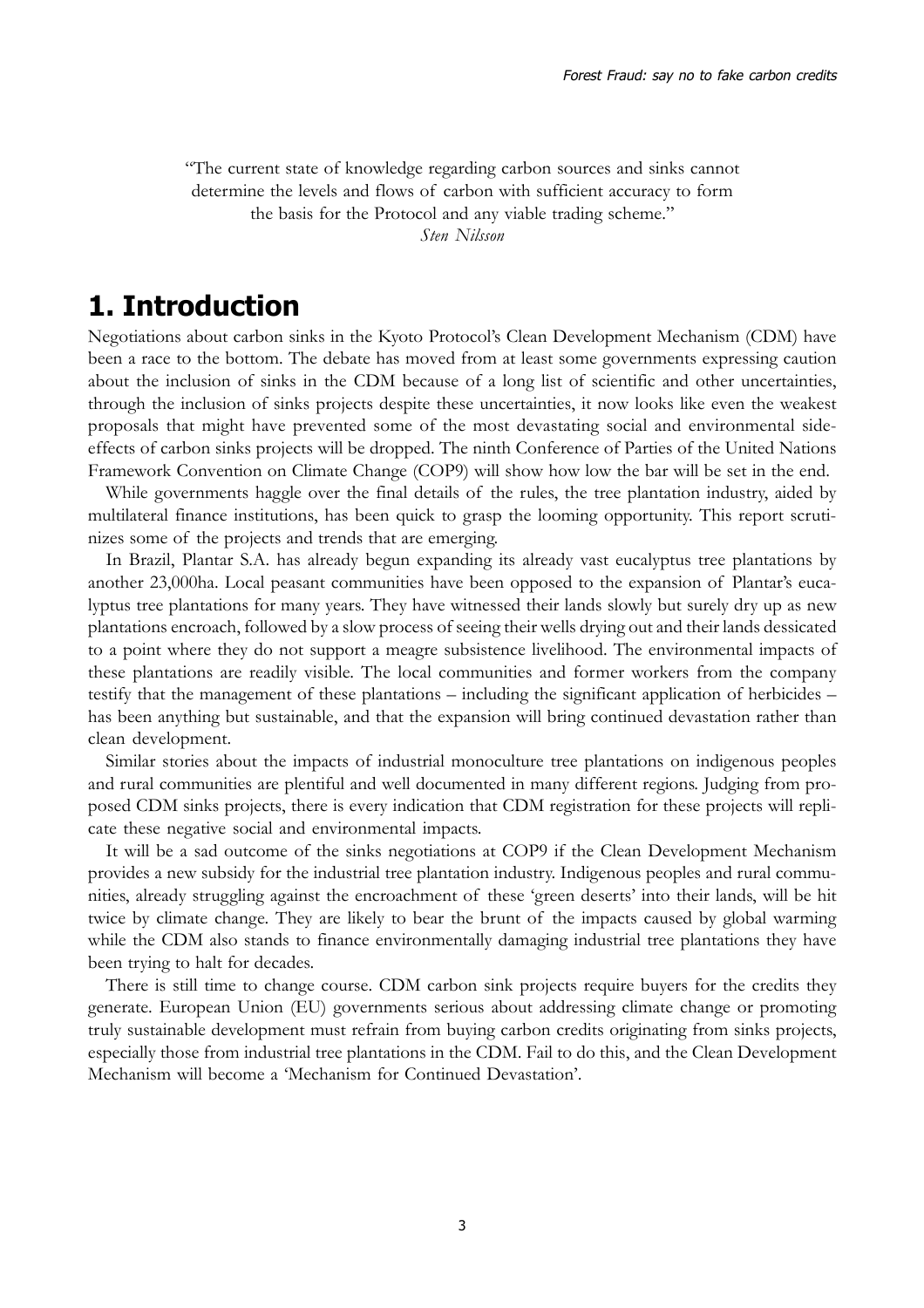#### **The International Climate Regime**

The first United Nations Summit on Sustainable Development (Rio de Janeiro, 1992), was a milestone in raising environmental awareness worldwide. Despite a lot of disagreement about the links between environment and development, many national leaders did express concern about the way the prevailing development model damaged the environment, and generated or increased poverty.

Among other commitments, a legally binding convention aimed at preventing global climate change was signed at the Summit: the United Nations Framework Convention on Climate Change (UNFCCC). The Convention entered into force on 21 March 1994, with 166 signatory states. The Convention recognizes the accelerated change in the planet's climate over the past 200 years and the serious adverse effects this implies. It also admits that the origin of this change is the increase in concentrations of greenhouse gases in the atmosphere, causing a warming of the Earth's surface and the atmosphere. It also points out that most of these emissions come from industrialized countries.

The ultimate objective of the Convention is to stabilise the concentrations in the atmosphere of greenhouse gases resulting from human activities, below a level that would trigger dangerous climate change.

The third Conference of the Parties to the Climate Change Convention held in Kyoto, Japan adopted on 11 December 1997 the text of the Convention's Protocol. The Kyoto Protocol obliges industrialised countries to reduce their greenhouse gas emissions by an average of 5,2% compared to 1990 between 2008 and 2012, known as the 'first commitment period'. In comparison, the Intergovernmental Panel on Climate Change has stated that emissions will have to be reduced by at least 60% by the end of the 21st century to avoid dangerous climate change. So far, the Kyoto Protocol has been ratified by 62 countries. It will enter into force when it fulfils the dual condition of having been ratified by 55 countries and that among these, there is a sufficient number of industrialized countries responsible for 55% of the 1990 total emission of  $CO_2$ , as a minimum. Although the minimum number of signatory countries has already been exceeded, the second prerequisite has not been met, insofar as some countries that are great emitters of  $\mathrm{CO}_2$ , such as the United States, have not ratified the Protocol.

Given these considerations, the Kyoto Protocol goes only a small way towards halting climate change. However, even this small step has been jeopardized by introducing 'flexible mechanisms' into the Kyoto Protocol. These mechanisms will allow industrialised countries to escape domestic emission reductions. One of these flexible mechanisms is the Clean Development Mechanism (CDM).

The CDM was added at a late stage of the negotiations that culminated in the Kyoto Protocol. It goes back to a Brazilian proposal to create a "Clean Development Fund" as part of the Kyoto Protocol. This proposal was based upon penalizing those industrialised countries not complying with the emission targets set in the Kyoto Protocol. The resources of the fund were to be made available to non-industrialised countries for use in climate change mitigation projects (90%) and projects to help countries fight the consequences of climate change, such as floods, droughts – the so-called adaptation projects. Industrialised countries opposed this idea. The CDM was created as a compromise.

Unlike the fund, the mechanism is not linked to compliance of industrialised countries with their emission targets; rather, it claims to achieve climate change mitigation through a market-based approach: industrialised countries buy carbon credits that allow continued emissions at home in exchange for financing emission abatement projects in countries that are not subject to emission targets. Any project in the CDM therefore increases the overall level of emissions in industrialised countries. This is of particular concern because one of the most dangerous assumptions manifested in the Kyoto Protocol is that reductions of greenhouse gas emissions can be substituted for by planting trees. This assumption justifies the continued and permanent release of fossil carbon in exchange for a very temporary and volatile storage of carbon in trees, from where it will eventually be released into the atmosphere.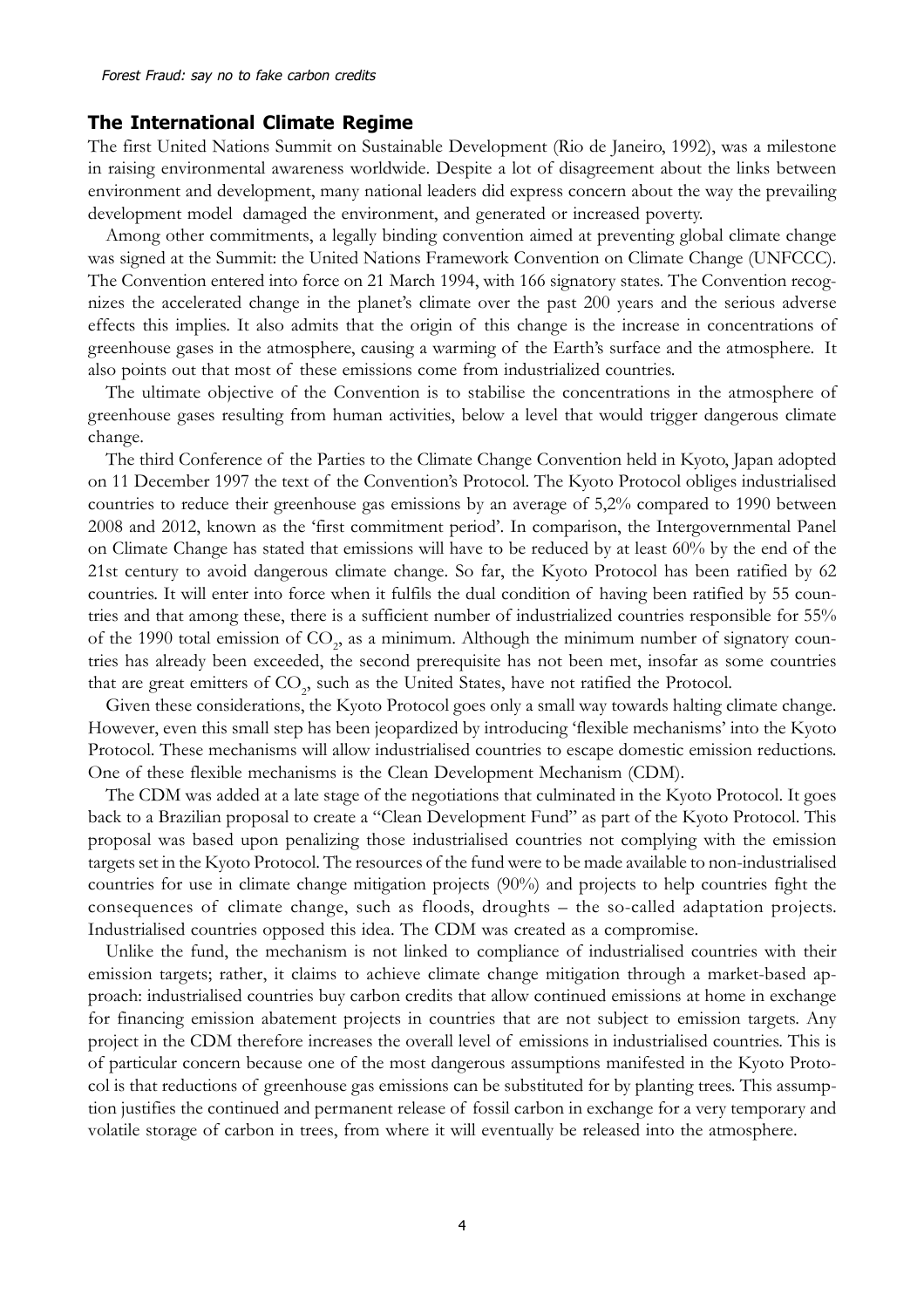# **2. Complicit in forest fraud: CDM promotes monoculture tree plantations**

The CDM can be used as a subsidy for monoculture tree plantations through carbon sinks projects and energy-generating project categories like 'avoided fuel switching' (e.g. avoiding a switch from charcoal to fossil fuels like coal) and biomass projects.

The first category, carbon sinks projects, has attracted criticism and attention from scientists, NGOs and civil society – and the rules for these CDM carbon sinks projects are set to be finalised at COP9 in Milan, Italy in December 2003. Meanwhile, the latter two categories have largely escaped NGO and civil society criticism. However, projects like V&M in Minas Gerais, Brazil, are already demonstrating how focussing only on the climate impact of a project without a broader analysis of its social and environmental context means that even without using sinks credits the CDM can become a new subsidy for industrial plantations.

The Plantar project in Minas Gerais, Brazil, intends to make use of both these opportunities the CDM provides for the tree plantations industry: The project is developed under the auspices of the *World Bank Prototype Carbon Fund (PCF).* It involves planting 23,100 ha of monoculture eucalyptus plantations for the production of charcoal, which will then be used in pig iron production. Plantar argues that without additional income from carbon credits charcoal production would be uneconomical and the company would have to switch to using imported coal. In addition to this 'avoided fuel-switch' component, the project also claims credits for the carbon that will be taken up by the new plantations. According to the project documents, the revenue from these carbon sink credits is essential to securing the necessary bank loans to finance replanting.

Plantar is one of the first projects seeking registration under the CDM, and the first 'sinks' project to do so. The project has drawn criticism from NGOs both within Brazil and internationally due to its failure to contribute to either sustainable development or the reduction of greenhouse gas emissions, the twin objectives of the CDM. Beset by controversy, the project was recently dubbed a "public relations disaster", and is now under threat from the Methodologies Panel of the CDM Executive Board who have warned that approval of the 'avoided fuel switch' baseline methodology that Plantar uses represents a "moral hazard".1 Despite all this, the project is still seeking CDM registration and, surprisingly, retains the support of its supposedly anti-sinks European governmental investors.

# **CDM credits as a new subsidy for the plantations industry**

World Bank support for the Minas Gerais plantation industry predates the PCF and the Plantar project. Between 1987 and 1996 the World Bank provided US\$48.5 million of the US\$100 million Minas Gerais Forestry Development Project, which aimed to increase industrial wood and charcoal production. The fund is still operative and in as late as 2000 provided a small loan to Plantar. Only three years after the formal closure of the Forest Development Project the World Bank established the PCF, the Bank's vehicle to develop projects under the CDM. Plantar was one of the first projects developed, and the Bank hopes that it will open the door for other pig iron producers in Minas Gerais to make similar use of carbon finance.<sup>2</sup> Plantar is also one of the largest projects in the PCF portfolio, claiming nearly 13 million credits over 21 years, compared to only 14 million credits being claimed by all 12 renewable energy projects currently listed on the PCF website.

# **Plantar plantations are neither sustainable nor development**

According to the project documentation, "*this project, with 23.100 hectares will produce around 3.802.023* tons of foundry pig iron in 21 years, creating and maintaining around 3.000 jobs."<sup>3</sup> Many of these jobs are temporary, and charcoal making is considered one of the most hazardous and poorly paid in the region. In addition, thousands of people are landless in Minas Gerais, awaiting allocation of land for subsistence food production, a priority of the current Brazilian government. Expansion of Plantar's already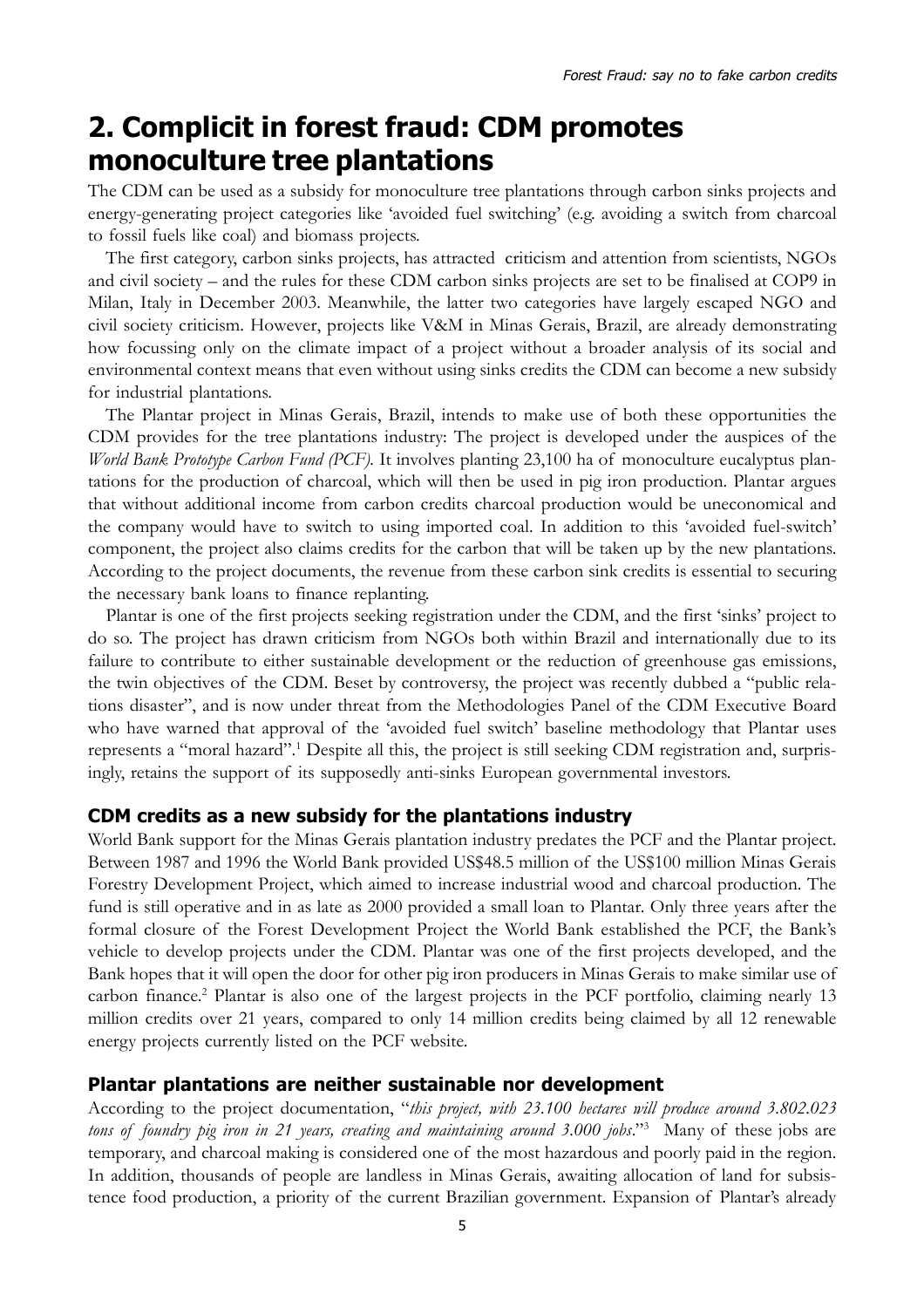vast land holdings in Minas Gerais by an additional 23.00 ha under the PCF project will further increase unequal land distribution.

#### **Unsustainable charcoal supply**

Plantar is currently unable to supply the entire charcoal demand from its own plantations. Its operations thus increase pressure on native forests, where due to significant demand from the pig iron industry, harvest is rarely sustainable, and in many cases illegal. Currently, only around 50% of the charcoal comes from Plantar's own plantations; from the total of 50.000 m<sup>3</sup> of charcoal needed per month, 3.000 m<sup>3</sup> are being purchased from native sources. In the case of Plantar, the sources are said to be documented and legal "and not such as in the case of other representatives in the iron ore sector, where illegal practices are common". However, given that certificates testifying the legality of charcoal from native forests can be easily obtained for a fraction of the value of the charcoal along the main charcoal transport routes in Minas Gerais,<sup>4</sup> it is doubtful that any company using charcoal from native sources can substantiate such a claim.

Financial sustainability is another issue to consider. Until the mid-1980s, the establishment of plantations in Brazil was subsidized heavily by the state. When subsidies were discontinued, many pig iron producers switched to coal, and those who did not make the switch now argue that they only held onto charcoal because of the prospect of additional carbon credit income. At the same time that companies like Plantar argue in the CDM context that they require additional funding to make plantation maintainance or expansion financially viable, they present themselves as financially sound and wellmanaged companies in the context of plantation certification by the Forest Stewardship Council (FSC), which stipulates that plantations receiving the certificate are financially viable.

#### **Ecological harm**

Although Plantar's plantations are partly FSC certified, there has been widespread criticism about the certification given considerable evidence of environmental damage resulting from the plantation's management. A recent report by the World Rainforest Movement (WRM)<sup>5</sup> investigating the reality of Plantar's plantation management in Minas Gerais, summarises the overall impact of the company's operations with a quotation from a local woman who said: "*Plantar finished with all we had*". The report further states that "*in the plantations, the only green things were the eucalyptus saplings and trees. The rest was brown, resulting from the widespread application of the herbicide glyphosate* [more commonly known by Monsanto's brandname, Round-up]*. In many areas, the water had either dried up or had been contaminated, thus depriving local people of fish. Local fauna* – *which constituted an important element for people's livelihoods* – *had also disappeared, making a mockery of the 'hunting and fishing prohibited' sign posts put up by the company.*"

Brazilian legislation also requires a minimum 50 meter protection zone in the vicinity of springs. The initial FSC certification found the company in violation with this legislation and issued a request that corrective action be taken to ensure adequate protection of springs and water courses. According to recent FSC reports, Plantar is *now preparing* maps that show the areas to be protected, but in the four years since the first FSC certification report issued this corrective action request, areas around springs were not protected or mapped as having to be protected, resulting in at least one incident where no buffers were left protecting a spring.

#### **No permanent benefit to the climate**

One of the greatest weaknesses of all carbon sink projects is that the carbon they store is vulnerable to being re-released through fire, extreme weather events, accidents or illegal logging. Projects like Plantar in which the carbon is stored in trees grown for industrial uses are even more vulnerable, as the trees are grown specifically to be cut down. The Norwegian certifying agency DNV, which was asked to assess the Plantar project against the CDM validation requirements, noted that "*credits only give long-term benefits related to the mitigation of climate change when the CO<sub>2</sub> is removed <u>in perpetuit</u>y by the plantations" [emphasis*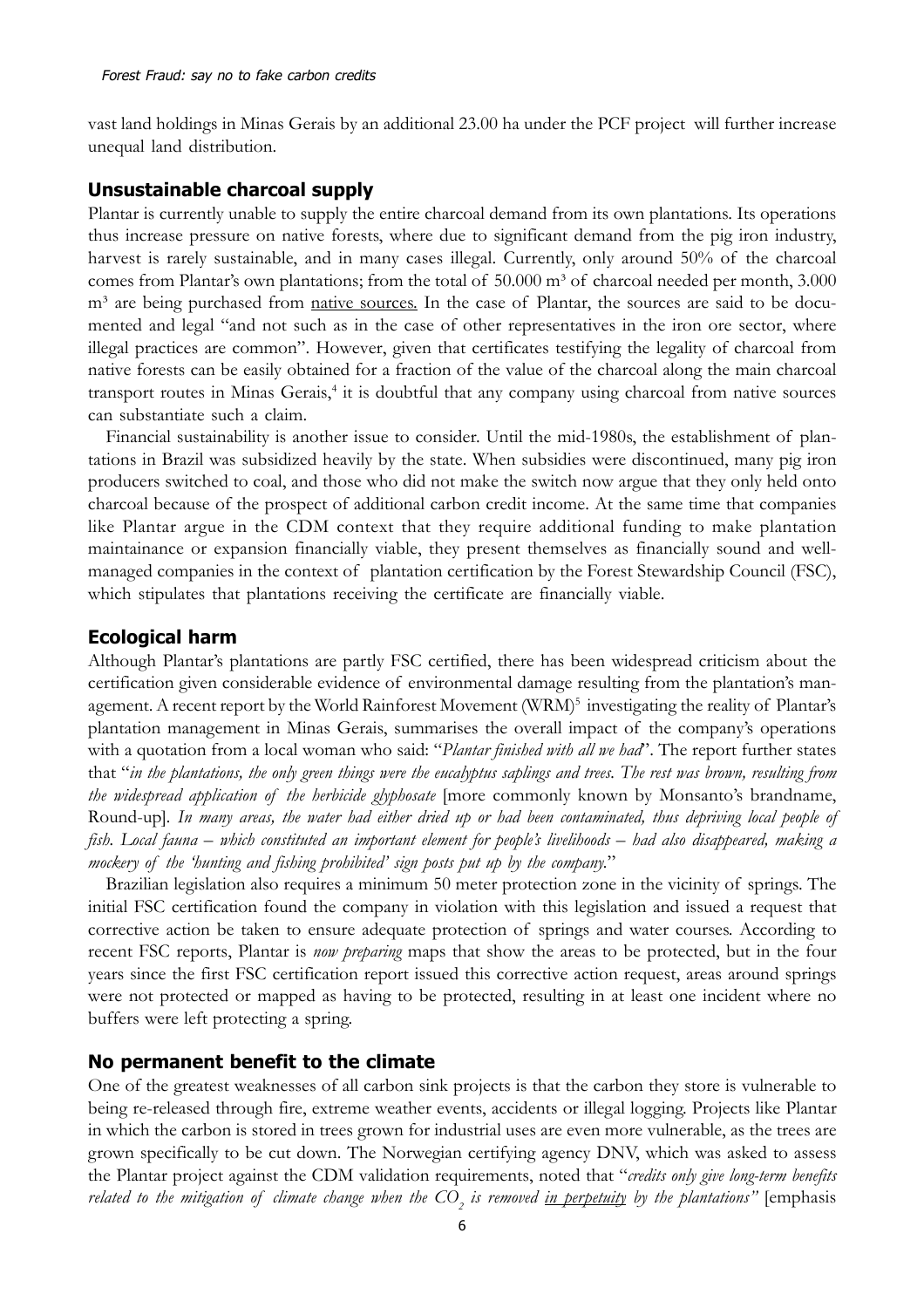added]. Yet Plantar can commit to maintaining its plantations and their carbon stock for only 42 years. The millions of tonnes of  $CO_2$  that will be emitted by industrialised countries as a result of Plantar's credits will certainly remain in the atmosphere for longer than this.

To deal with this lack of permanent storage of carbon in trees, at least cosmetically, COP9 will continue to discuss an accounting scheme that allows carbon sinks to claim "temporary credits" for the carbon they store, for a certain period of time - most likely five years. At the end of say, five years, the credits will have to be replaced or, if the carbon stock is intact, renewed. Yet this scheme has three main shortcomings:

- 1. It allows permanent emissions reduction commitments by industrialised countries to be postponed until after 2012. The temporary credit will cover the first commitment period, and thus the permanent reduction does not to happen during this time. This will increase emission allowances of any industrialised country using these temporary carbon sink credits.
- 2. It allows replacement with a new set of temporary credits that are not necessarily from the same area. This would be an ideal set-up for the plantations industry: Temporary carbon credits are claimed until the trees are suitable for harvesting. At this time, the temporary credit is not renewed, the tree is cut, the carbon (at least partially) released, and new temporary credits from another part of the plantations where trees are not yet ready to be harvested, are put on offer. This is free money for the plantations industry, which under such a set up would not have to change management practises one iota to profit from carbon credit sales. Those who lose in such a scenario are the local communities and ultimately, the climate and all those least able to protect themselves from the consequences of a rapidly changing climate.
- 3. The scheme does not answer the question of what will happen to a company's plantations at the end of the project life (20-40 years typically), and thus what will happen to the carbon they store. The likelihood that these temporary credits will be replaced by truly additional, permanent emissions reductions after this time is, at best, uncertain. The incentive to cheat or manipulate future reduction commitments to compensate for expiring temporary credits will be strong.

In addition to these technical flaws, temporary credits are particularly inappropriate for projects developed under the CDM, a mechanism that has a mandate to promote sustainable development. One of the key concepts of sustainable development is inter-generational equity. Temporary carbon sinks credits directly breach this principle by allowing this generation to park carbon in trees and on paper to meet their reduction commitments, while leaving the responsibility for permanent reductions in greenhouse gas emissions to future generations – generations which are likely to already face far stiffer emission reductions to avert the dangers of climate change.

# **Dubious baseline**

The baseline scenario is meant to represent what would have happened in the absence of a CDM project and the incentive of carbon credits. Plantar claims that in the absence of carbon credits, it would have started using coal for pig iron production. This is a dubious claim and there is strong suspicion that the company was committed to replanting and continuing its tree plantations operations whether they got carbon credits or not. These doubts were only heightened when the similar V&M do Brazil project (also located in Minas Gerais and also a World Bank project)<sup>6</sup> had its baseline methodology rejected by the CDM Executive Board's Methodologies Panel due to *"doubts as to the appropriateness of the* baseline scenario".<sup>7</sup> V&M and Plantar use the same methodology for their avoided fuel switch component so this rejection is directly applicable to Plantar's baseline. The assessment of the Methodologies Panel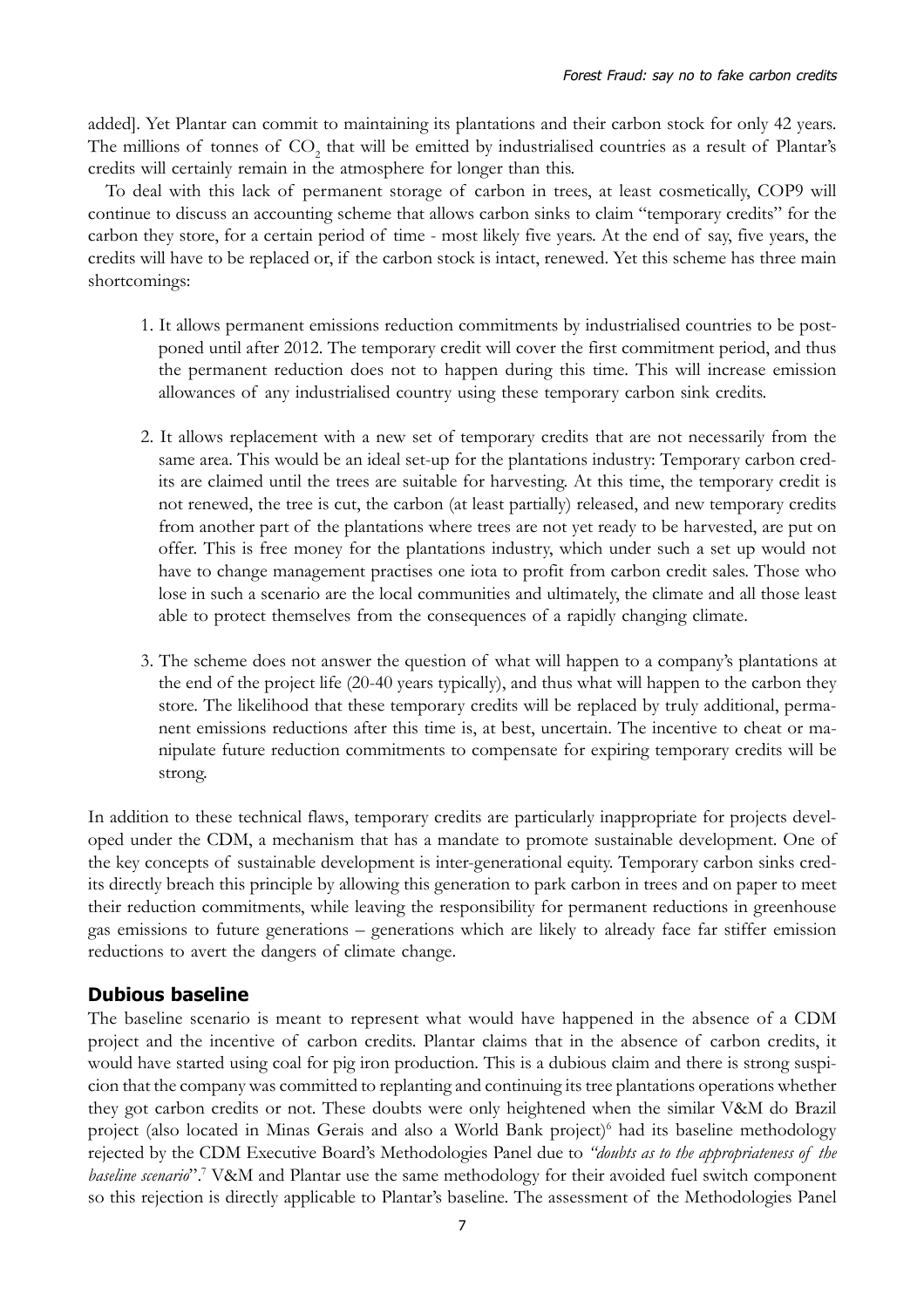was that the baseline used outdated data and questionable assumptions which failed to prove that a switch to coal was likely in the absence of carbon credits. Of particular relevance to Plantar, the Panel noted that a large pig iron production facility had recently opened in Brazil, which will use charcoal, yet does not require financial support through the CDM.

A few months later the V&M do Brazil project resubmitted its baseline methodology to the Methodologies Panel for assessment. Yet in November 2003, the Panel wrote to the Board asking for guidance, expressing concern "*related to* [the] *immaterial nature of the project activity and the moral hazard that is related to the fact that the project activity consists of continuing current practice*" [emphasis added]. As well as casting further doubt on the credibility of Plantar's almost identical baseline claims, the Methodologies Panel's criticisms highlight how the Plantar project is inconsistent with the intent of the CDM. The CDM was designed to encourage technology transfer and the adoption of new and cleaner technologies, not provide a top-up for the continuation of decades-old practice – practice which in addition has been opposed by civil society movements in Brazil and internationally for its negative impacts on local communities, indigenous peoples and the environment.

#### **Plantar sinks the World Bank's sinks rhetoric**

The reality of the Plantar project is in sharp contrast to the World Bank's rhetoric about the social and environmental benefits of sinks projects. The World Bank claims: "*carbon sequestration offers the greatest convergence between the carbon market and sustainable development, and between climate change, adaptation, and poverty reduction*".8 Yet Plantar – the World Bank's only current sinks project – is promoting unsustainable development that does nothing to combat climate change while exacerbating local environmental problems and the social inequalities, local tensions and access to land problems already existing in the region.

A comparison of the Plantar project with the World Bank's dedicated sinks fund – the BioCarbon Fund – also illustrates how supposedly high-quality sinks projects are merely 'greenwash' and that any significant use of sinks to reduce atmospheric concentrations of carbon dioxide will inevitably involve industrial plantations. The World Bank has been at the forefront of selling carbon sinks and has tried to counter concerns about the carbon market being flooded by plantation-derived credits. PCF Fund Manager Ken Newcombe's presentation at a Paris workshop in April 2003 specifically addressed the "challenge of selling sinks" and argued that plantations would not be widespread because they would be unable to satisfy additionality requirements – ironic given that the PCF is the only player in the market currently developing a non-additional plantation sink project. Yet the Plantar-BCF comparison is telling: the entire BCF-CDM, Joint Implementation and non-Kyoto projects combined will generate *fewer* credits that Plantar's plantation component alone.

Moreover, by developing the first plantation sinks project the World Bank is making it easier for similar projects to be developed in the future by showing how it is done. The carbon market is beset by uncertainty at the moment, particularly relating to carbon sinks projects. In this context, the World Bank's approach of 'learning by doing' with regard to carbon finance assumes much of the risk associated with these projects. The boost it provides to plantation companies to use the CDM as a funding mechanism cannot be underestimated.Given that approval of baseline methodologies for CDM projects works on a case-law basis, the importance of the precedent that the World Bank is hoping to establish with Plantar is all the greater. And despite the Banks' recent assurances that plantation projects would not be commonplace in the CDM, it always saw the Plantar project as a template that would encourage others to be developed. The 2002 Project Appraisal Document for Plantar is explicit: *"The project is expected to prepare the ground for similar projects in the future"*. That is, projects based on industrial plantations whose credit generation would dwarf the carefully packaged PR efforts of the BioCarbon Fund and similar greenwash funds.

Finally, not only is the BioCarbon Fund (BCF) primarily about greenwashing sinks, it appears to have another agenda, which would make the CDM much more "user friendly" for plantation projects.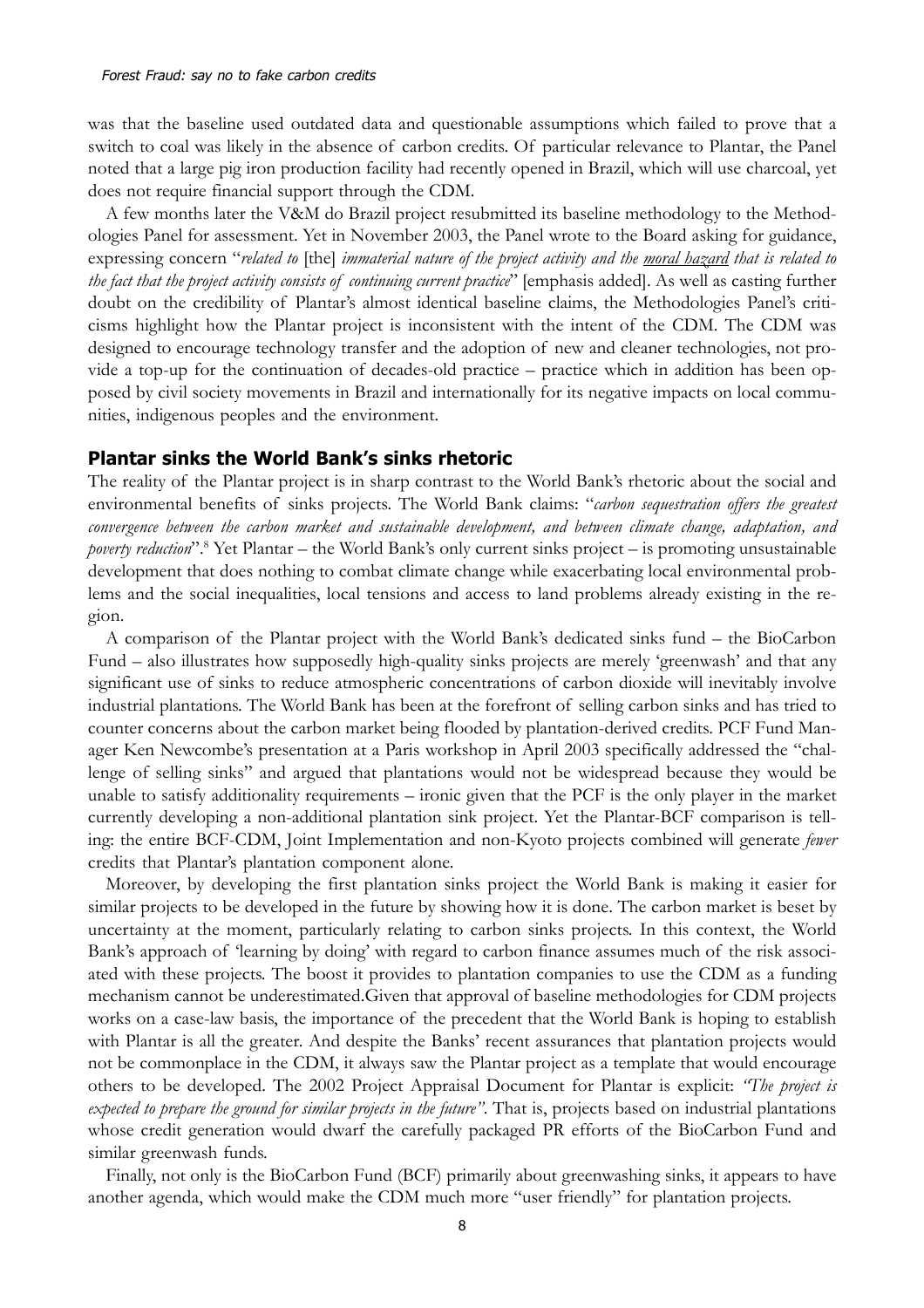As well as developing sinks projects eligible under the CDM, the Bank is using the BCF to develop projects that are currently not eligible for CDM credits, like avoided deforestation, a project category that was excluded for the first commitment period during COP7 negotiations. The argument about avoided deforestation generally assumes that such projects would fund primary forest conservation, and the Bank's salespitch for the BCF intentionally gives that impression, referring to projects which involve "the protection of immediately threatened forests". Yet if avoided deforestation is included in the second commitment period, the big winners will be the plantations industry and projects modelled on the Bank's own projects – V&M and Plantar. The Plantar project was originally an avoided deforestation project. Without carbon credits, Plantar argued it would not be able to maintain its current plantations. These plantations would then be abandoned, leading to 'deforestation'. However, when governments excluded avoided deforestation as an eligible project category in the 2001 Marrakech Accords, the Plantar project needed to be modified to use only lands that were cleared before 1990, consistent with the new rules. Whilst Plantar was able to acquire such lands, this exclusion of 'avoided deforestation' will be a problem for many plantation developers, as it will require new land acquisitions rather than reliance on lands already under plantation management. It thus greatly reduces the potential for plantations to generate carbon sink credits in the CDM. As an example, the V&M project was not able to plant on lands which met the new rules and thus was not able to claim credit for the 14 million tonnes of  $\mathrm{CO}_2$  that it estimates will be stored in its new plantations – an amount nearly four times what will be generated by the BCF. Despite the rhetoric of "high-quality" community-based sinks projects, the Bank's promotion of 'avoided deforestation projects' will be of benefit primarily to the plantations industry. The nature of Plantar as a prototype is evident from the project documentation and it's replication would be greatly facilitated if 'avoided deforestation projects' were eligible as CDM projects.

#### **Heavy-handed tactics and unacceptable response to criticism**

Another reason for concern about the project is the company's response to criticism of its operations. When faced with criticism about its carbon sinks project, Plantar resorted to tactics including the distortion of facts and false allegation of signature falsification to discredit its critics. In a letter to prospective buyers of Plantar's 'carbon' credits, the company claimed that a Brazilian civil society letter dated 26 March 2003, which was critical of the company's envisaged sale of 'carbon' credits, included signatures which had been added to the critical civil society letter without the signatories having been informed. The allegation was then repeated unquestioningly at public conferences in Europe by the Management of the World Bank's Prototype Carbon Fund, under whose auspices Plantar's 'carbon' credits will be sold.

This serious allegation was clearly aimed at tarnishing the reputation of those raising their voices against the company's activities. It was also untrue. A simple comparison of names mentioned in the different letters revealed the falsehood of the company's allegation. While the names appear similar when translated into English, they are clearly different in their original Portuguese, something that Plantar as a Brazilian company should have known. In response, 77 Brazilian groups demanded a written apology and public correction of facts from the PCF Management, which has since posted a note on its website saying that it "*regrets the error*".

Concurrent with these allegations, and as a result of the civil society letter to PCF investors, Plantar began to seek input from the local communities. Plantar organized a social event on 04 April 2003 for local communities in a rural educational centre at which community members were encouraged to sign a motion in support of the company.

Yet the main aim seemed to be the collection of signatures in support of the 'carbon sink' project, without explaining its scope and context. Local groups have also documented evidence that the company intimidated people by warning that if they did not support this project, Plantar would not create any more jobs in the municipality.

More recently, and just after Plantar succeeded in renewing its FSC certification, the company laid off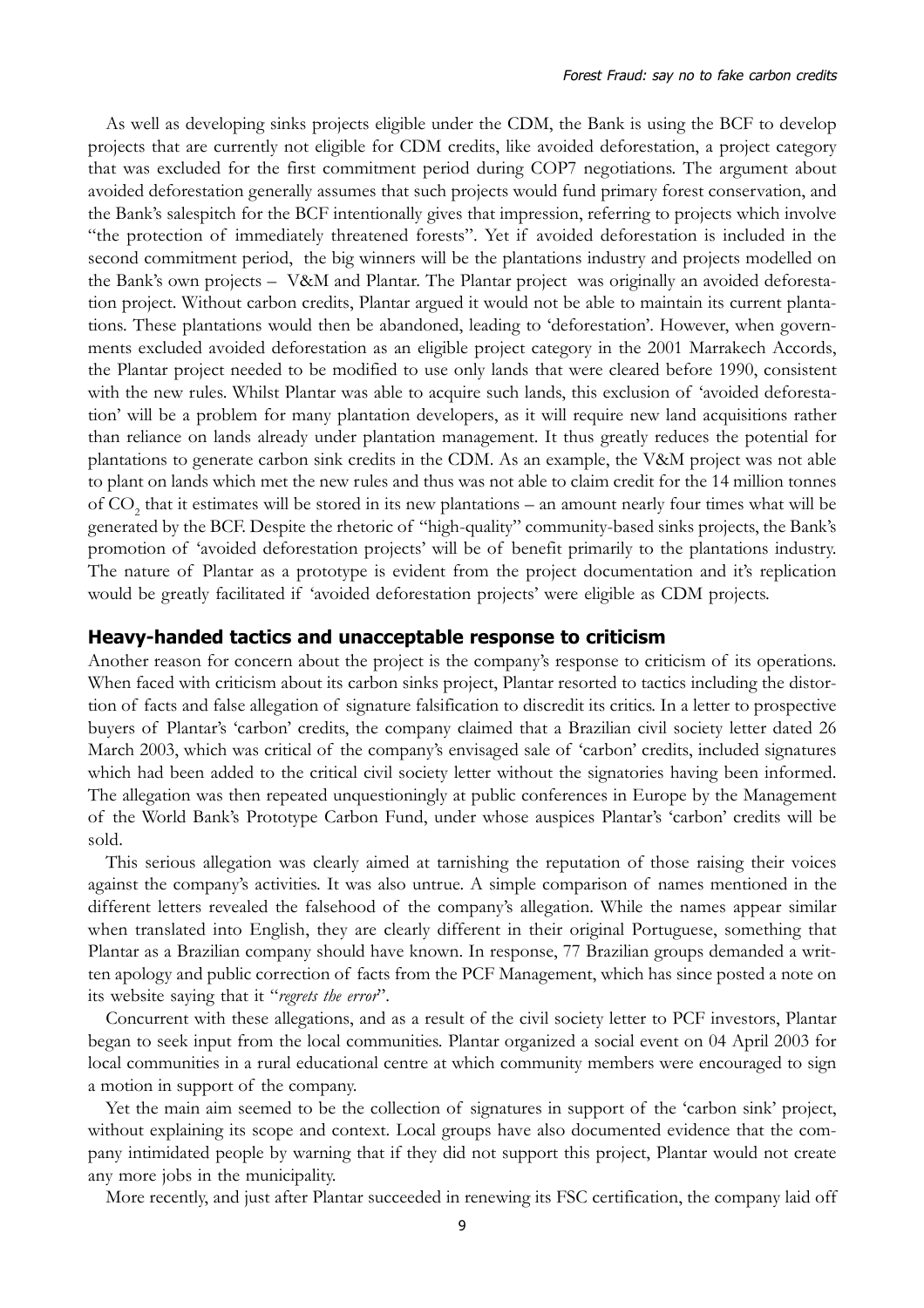over 100 workers. In light of this, Plantar's claim of job creation in connection with the proposed CDM project appears less certain than the project documents suggest.

### **The surprising involvement of European governments**

The European Union has consistently been one of the most active opponents of carbon sinks projects in the CDM. The recent decision by the European Commission to exclude carbon sinks projects from Europe's Emissions Trading Scheme (ETS ) noted: "*they do not bring technology transfer, they are inherently temporary and reversible, and uncertainty remains about the effects of emission removal by carbon sinks*"9 , a statement which reflects previous positions. Yet surprisingly three of the six governmental investors in the PCF, and thus Plantar, are from EU member states – Sweden, the Netherlands and Finland – and two of the PCF's corporate investors are European state-owned entities: Gaz de France and Belgium's Electrabel. Despite consistent criticism of the Plantar project and the growing evidence of its many flaws, these governments have refused to rule out taking credits from the Plantar project. Despite the EU's historical opposition to sinks in the CDM, the situation may soon arise where the first sinks project to receive approval under the CDM, a project based on industrial monoculture tree plantations, is made possible partly by the investments of European governments and state-owned corporations.

# **3. Conclusion**

Current indications are that the sinks negotiations at COP9 will end with a victory for the plantations industry and a defeat for the climate, and for local communities who are already suffering from industrial tree plantations. Indigenous peoples and rural communities already struggling against the encroachment of these 'green deserts' onto their lands will be hit twice by climate change. They are likely to bear the brunt of the impacts caused by global warming while the CDM also stands to finance environmentally damaging industrial tree plantations they have been struggling to halt for decades.

The acceptance of projects like Plantar into the CDM would see a large number of worthless carbon credits justify additional emissions from fossil fuel burning, thus further undermining the effectiveness of the Kyoto Protocol. It will allow industrialised countries to meet their Kyoto reduction targets using unsustainable industrial monoculture tree plantations and climatically worthless credits from CDM projects, which contribute nothing to technology transfer. This is *not* clean development.

There is still time to change course. In the case of Plantar, governments, the World Bank and PCF investors must drop the project and heed the call of local organisations in Minas Gerais. They are asking for a comprehensive, detailed and independent study, done with local community involvement, to determine which lands should be allocated for land reform, food production and reforestation – all Brazilian federal priorities – instead of using carbon finance to provide new subsidies for an unsustainable tree plantations industry. In addition, CDM plantation projects require buyers for the credits they generate. Governments serious about addressing climate change or promoting truly sustainable development must refrain from buying carbon credits originating from CDM sinks projects, especially those from industrial tree plantations. Fail to do this, and the Clean Development Mechanism will become a 'Mechanism for Continued Devastation'.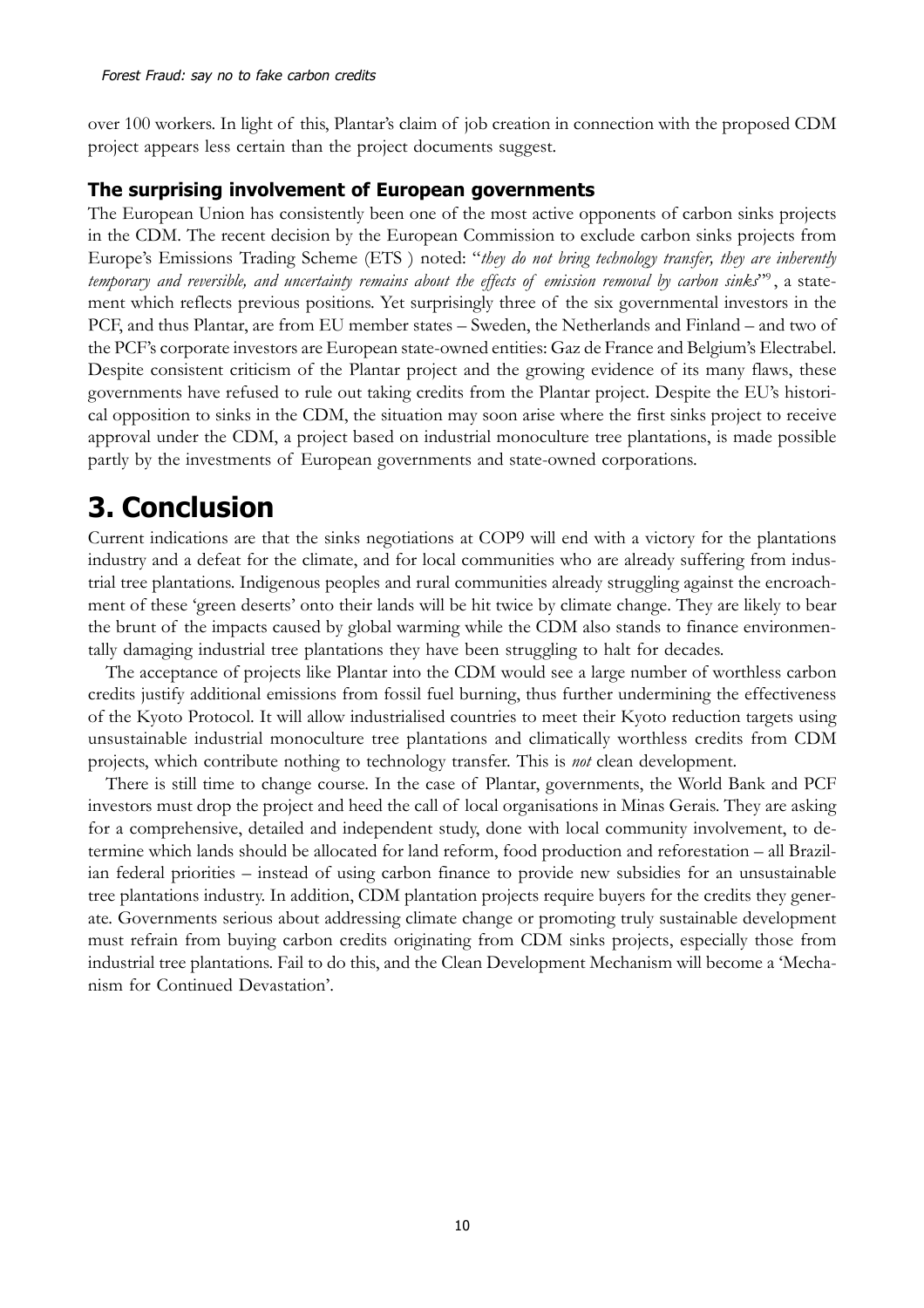# **Further reading:**

*Sinks in the Kyoto Protocol: A dirty deal for forests, forest peoples and the climate*. The report assesses the potential impacts on forests and forest peoples of granting carbon credits to forest-related projects under the Kyoto Protocol's Clean Development Mechanism. July 2001 www.fern.org, www.sinkswatch.org

*Tree Trouble.* A compilation of testimonies on the negative impact of large-scale tree plantations prepared for the sixth Conference of the Parties of the Framework Convention on Climate Change by Friends of the Earth International in co-operation with the World Rainforest Movement and FERN. September 2000. www.fern.org, www.wrm.org.uy

*Sinks that Stink*. Compilation of articles previously published in the WRM Bulletin. www.wrm.org.uy

*Taking Credit.* Good overview of the science and policy of carbon sinks in this report published by the David Suzuki Foundation. www.davidsuzuki.org

*Democracy or Carbocracy?* Intellectual corruption and the future of the climate debate**.** Comprehensive assessment of the scientific, structural and philosophical flaws of a markets-based approach to halting climate change. Special emphasis is given to the issue of carbon sinks. Cornerhouse Briefing. October 2001 www.thecornerhouse.org.uk

*The Carbon Shop: Planting new problems.* WRM Briefing paper outlining the key concerns with carbon sinks in the context of the Kyoto Protocol. December 2000. www.wrm.org.uy

*Certifying the Uncertifyable.* The report presents a critical assessment of the FSC certified tree plantations operated by Plantar and V&M Florestal. September 2003. www.wrm.org.uy

*CDM Watch report The Plantar CDM project: Why it must be rejected by the CDM Board and PCF investor* www.cdmwatch.org

Letters from Brazilian civil society groups to PCF investors: www.sinkswatch.org, www.cdmwatch.org Letter one urging PCF investors not to accept Plantar credits

Letter two responding to the response from Plantar to the first letter

Letter three demanding an apology from the World Bank PCF for spreading false allegations on signature falsification in the first letter

Letter four responding to the World Bank retracting from own investigation into company intimidation linked to release of the first letter

Articles in WRM Bulletins No. 76, 74, 71, 63 www.wrm.org.uy

Prototype Carbon Fund website www.carbonfinance.org

*The Bank in the Forest*, World Rainforest Movement www.wrm.org.uy

# **References**

1 The Methodologies Panel of the CDM's Executive Board was commenting on the similar V&M do Brazil project, also in Minas Gerais, Brazil which uses the same methodology as Plantar. Given that the projects use the same baseline methodology the comment is directly applicable to Plantar.

<sup>2</sup> Plantar Project Appraisal Document (PAD), April 2002; www.prototypecarbonfund.org

<sup>3</sup> Plantar Project Design Document: www.prototypecarbonfund.org

4 Information obtained and witnessed during an October 2003 SinksWatch field visit to Minas Gerais, including visits to communities surrounded by Plantar and V&M plantations.

- 5 WRM report 'Certifying the uncertifyable' www.wrm.org.uy
- 6 V&M is being developed by the IFC-Netherlands Carbon Facility.

<sup>8</sup> "Extending the Carbon Market to the world's poor", Newcombe, K., Paris, May 15, 2003

<sup>9</sup> http://europa.eu.int/rapid/start/cgi/guesten.ksh?p\_action.gettxt=gt&doc=IP/03/1077|0|RAPID &lg=EN&display=

<sup>7</sup> Methodologies Panel recommendation to the Executive Board on baseline methodology for the V&M do Brasil Fuel Switch Project.